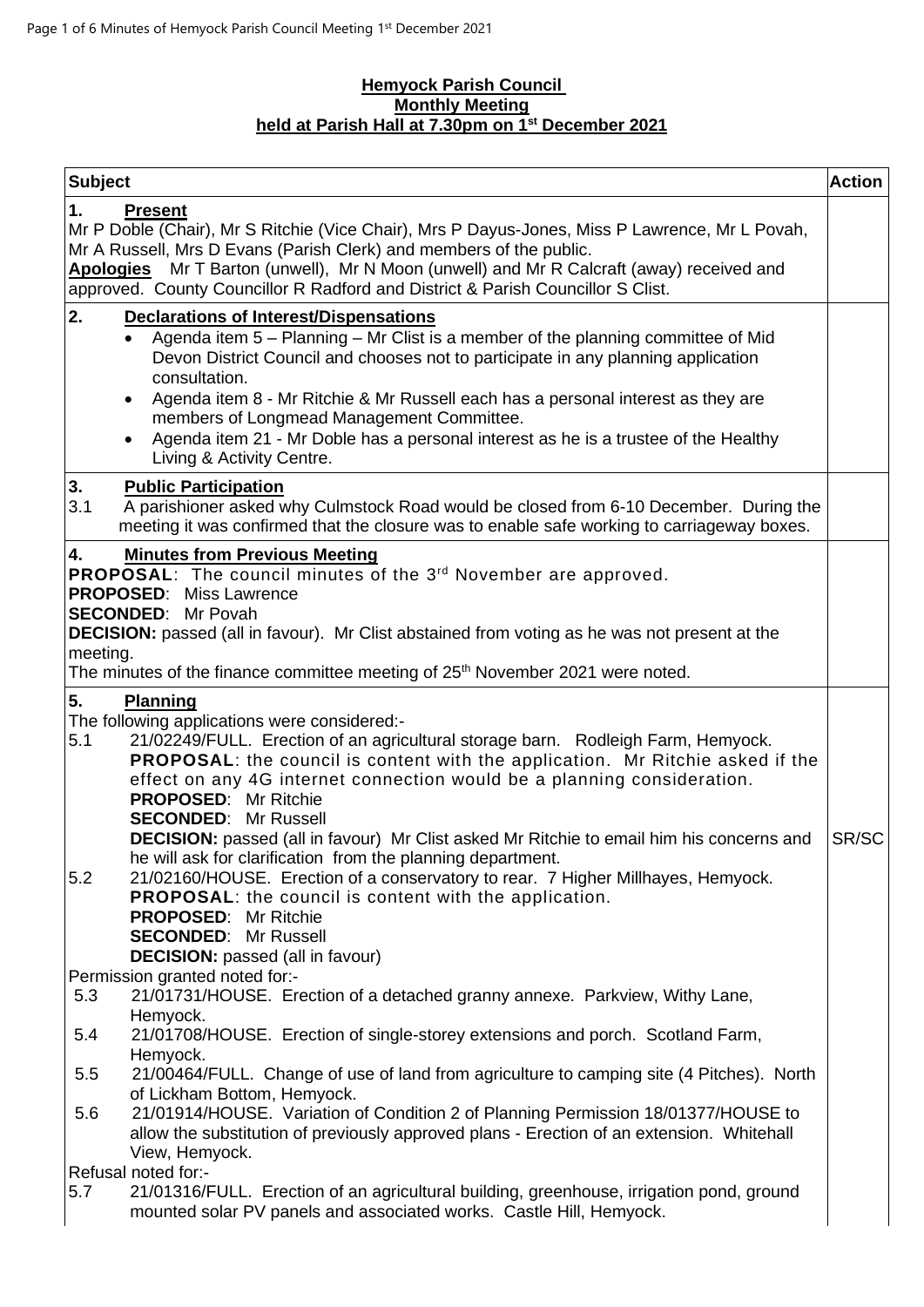| 6.<br><b>Finance</b><br>6.1<br>Income and expenditure and bank reconciliation.<br><b>INCOME</b>                                                                                                                                                                                      |                                          |                            |                                     |                               |                                              |  |  |
|--------------------------------------------------------------------------------------------------------------------------------------------------------------------------------------------------------------------------------------------------------------------------------------|------------------------------------------|----------------------------|-------------------------------------|-------------------------------|----------------------------------------------|--|--|
| No                                                                                                                                                                                                                                                                                   | Amount   From                            |                            |                                     |                               |                                              |  |  |
| 1                                                                                                                                                                                                                                                                                    |                                          | .78                        | Interest, HSBC                      |                               |                                              |  |  |
| $\overline{2}$                                                                                                                                                                                                                                                                       |                                          | 923.11                     |                                     | BHLAC, insurance contribution |                                              |  |  |
| 3                                                                                                                                                                                                                                                                                    |                                          | 850.00                     | DCC grant (Skatepark)               |                               |                                              |  |  |
|                                                                                                                                                                                                                                                                                      |                                          |                            | Pallex grant (skatepark)            |                               |                                              |  |  |
| 4<br>$\overline{5}$                                                                                                                                                                                                                                                                  |                                          | 500.00                     |                                     |                               |                                              |  |  |
|                                                                                                                                                                                                                                                                                      |                                          | 20.00                      | Exe Valley Pizza donation, Longmead |                               |                                              |  |  |
| 6<br>$\overline{7}$                                                                                                                                                                                                                                                                  |                                          | .80                        | Interest, HSBC                      |                               |                                              |  |  |
|                                                                                                                                                                                                                                                                                      |                                          | 400.00                     | <b>Stonehenge Masonry</b>           |                               |                                              |  |  |
| <b>EXPENDITURE</b>                                                                                                                                                                                                                                                                   |                                          |                            |                                     |                               |                                              |  |  |
| No                                                                                                                                                                                                                                                                                   |                                          | Amount   Payee             |                                     |                               | Reason                                       |  |  |
|                                                                                                                                                                                                                                                                                      | 1.                                       |                            | 226.00 Event insurance              |                               | Grant to Hemyock's Big Visit                 |  |  |
|                                                                                                                                                                                                                                                                                      | 2.                                       |                            | 127.50   K Amor                     |                               | Toilet cleaning                              |  |  |
|                                                                                                                                                                                                                                                                                      | 3.                                       | 258.34   I Pike            |                                     |                               | Village maintenance                          |  |  |
|                                                                                                                                                                                                                                                                                      | 4.                                       | 1,031.55   D Evans         |                                     |                               | Wages and expenses                           |  |  |
|                                                                                                                                                                                                                                                                                      | 5.                                       | 55.42                      | <b>HMRC</b>                         |                               | <b>PAYE</b>                                  |  |  |
|                                                                                                                                                                                                                                                                                      | 6.<br>$\overline{7}$ .                   |                            | 46.22   Npower                      |                               | Electricity, toilets<br>Room hire            |  |  |
|                                                                                                                                                                                                                                                                                      |                                          | 44.70<br>47.17             | Hemyock Parish Hall                 |                               | Cemetery sign                                |  |  |
|                                                                                                                                                                                                                                                                                      | Signomatic<br>8.<br><b>DALC</b><br>36.00 |                            |                                     | Training                      |                                              |  |  |
|                                                                                                                                                                                                                                                                                      | 10 <sub>1</sub>                          | 9.<br>45.00   Open Spaces  |                                     |                               | Subscription                                 |  |  |
|                                                                                                                                                                                                                                                                                      | 11                                       |                            |                                     |                               | Insurance, The Garages                       |  |  |
|                                                                                                                                                                                                                                                                                      | 12                                       | 263.09                     | 1,187.15   R & W Brooke<br>Glasdon  |                               | Village maintenance                          |  |  |
|                                                                                                                                                                                                                                                                                      | 13                                       | 209.70<br>D Evans          |                                     |                               | Reimbursement, traffic cones                 |  |  |
|                                                                                                                                                                                                                                                                                      | 14<br>1,272.42<br><b>MDDC</b>            |                            |                                     | <b>Grass cutting</b>          |                                              |  |  |
|                                                                                                                                                                                                                                                                                      | 15                                       | 3,532.08                   | <b>BK Construction</b>              |                               | Bridge abutments, Longmead                   |  |  |
|                                                                                                                                                                                                                                                                                      | 16                                       | 480.00                     | J Stevens                           |                               | Soil levelling/disposal, Longmead trim trail |  |  |
|                                                                                                                                                                                                                                                                                      | 17                                       | 84.00                      | T Brooke                            |                               | Hedge trimming, Longmead                     |  |  |
|                                                                                                                                                                                                                                                                                      |                                          | <b>BANK RECONCILIATION</b> |                                     |                               |                                              |  |  |
| Account                                                                                                                                                                                                                                                                              |                                          |                            |                                     |                               | Amount                                       |  |  |
|                                                                                                                                                                                                                                                                                      |                                          | HSBC Community a/c         |                                     |                               | 477.72                                       |  |  |
| <b>HSBC Deposit</b>                                                                                                                                                                                                                                                                  |                                          |                            |                                     |                               | 94,346.69                                    |  |  |
|                                                                                                                                                                                                                                                                                      |                                          | Unity Trust Bank current   |                                     |                               | 100.00                                       |  |  |
|                                                                                                                                                                                                                                                                                      |                                          | Unity Trust Bank deposit   |                                     |                               | 69,296.85                                    |  |  |
|                                                                                                                                                                                                                                                                                      |                                          | <b>Unity Trust Bank GF</b> |                                     |                               | 710.97                                       |  |  |
| Unity Trust Bank P3                                                                                                                                                                                                                                                                  |                                          |                            |                                     |                               | 2,224.21                                     |  |  |
| Skipton 1-year Bond                                                                                                                                                                                                                                                                  |                                          |                            |                                     |                               | 86,906.18                                    |  |  |
| <b>United Trust Bank</b>                                                                                                                                                                                                                                                             |                                          |                            |                                     |                               | 79,613.87                                    |  |  |
| Total                                                                                                                                                                                                                                                                                |                                          |                            |                                     |                               | 333,676.49                                   |  |  |
| <b>PROPOSAL:</b> that the income is agreed and the above cheques/payments are paid/agreed.<br><b>PROPOSED: Miss Lawrence</b><br><b>SECONDED:</b> Mrs Dayus-Jones<br><b>DECISION:</b> passed (all in favour).                                                                         |                                          |                            |                                     |                               |                                              |  |  |
| 6.2<br>Recommendations from the finance committee:-<br>6.2.1 Vire £50 from 'other grant budget' to poppy appeal budget<br><b>PROPOSAL:</b> the pc agrees to the virement.<br><b>PROPOSED:</b> Miss Lawrence<br><b>SECONDED:</b> Mr Doble<br><b>DECISION:</b> passed (all in favour). |                                          |                            |                                     |                               |                                              |  |  |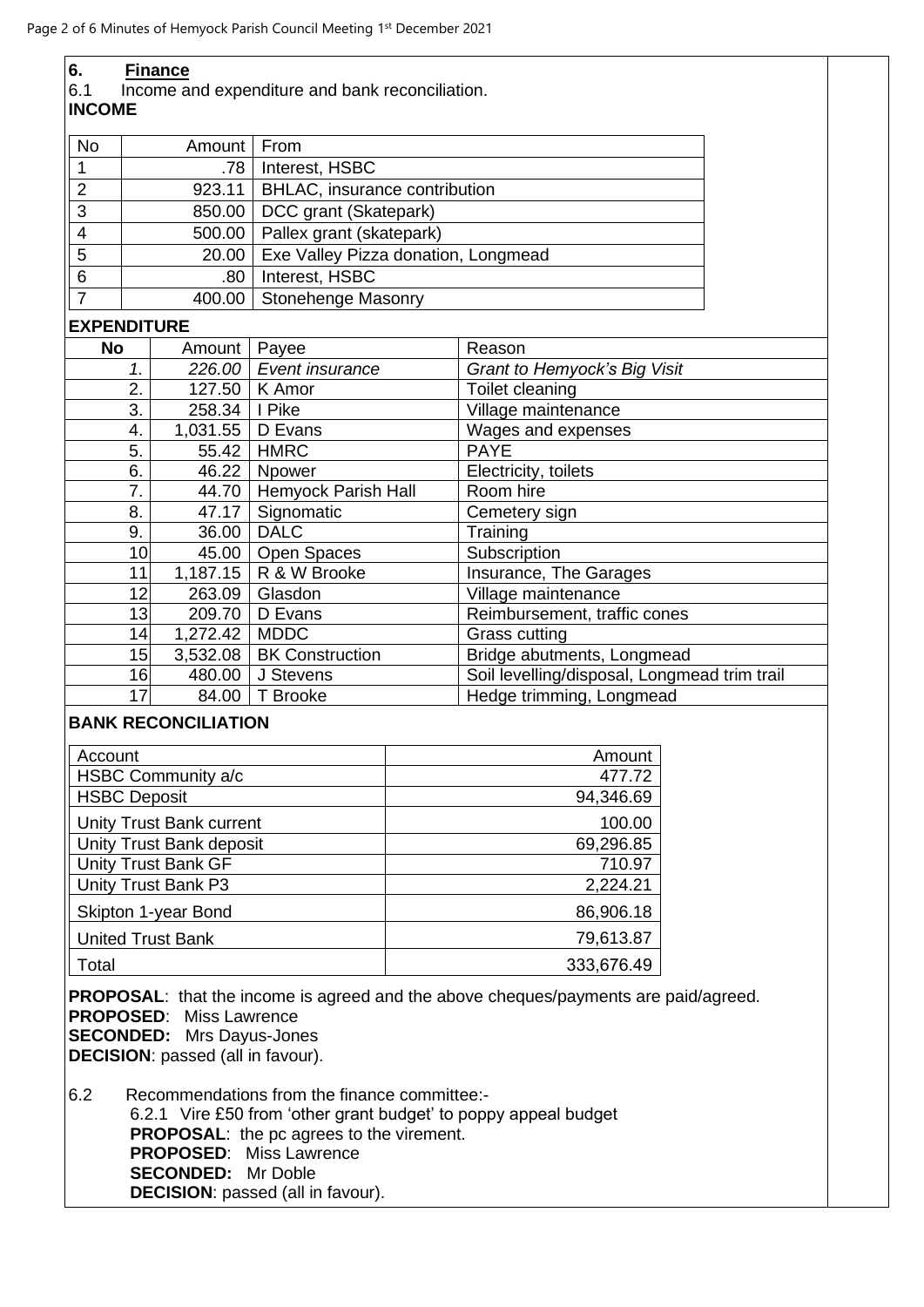|                     |                    | 6.2.2 Set the precept for 2022 at £87,037 keeping the band D property annual rate at<br>£97.31.<br><b>PROPOSAL:</b> the precept is set at £87,037.<br><b>PROPOSED: Miss Lawrence</b><br><b>SECONDED:</b> Mrs Dayus-Jones                                                                                                                                                                                                                                                                                                                                                                                                                                                                                 |                                         |
|---------------------|--------------------|----------------------------------------------------------------------------------------------------------------------------------------------------------------------------------------------------------------------------------------------------------------------------------------------------------------------------------------------------------------------------------------------------------------------------------------------------------------------------------------------------------------------------------------------------------------------------------------------------------------------------------------------------------------------------------------------------------|-----------------------------------------|
|                     | 6.2.3              | <b>DECISION:</b> passed (5 for, 2 against). Mr Clist & Mr Ritchie believed the precept<br>should be reduced.<br>Make a donation of £100 to Mid Devon Mobility<br>PROPOSAL: the pc makes a donation of £100 to Mid Devon Mobility.<br><b>PROPOSED:</b> Miss Lawrence                                                                                                                                                                                                                                                                                                                                                                                                                                      |                                         |
|                     | 6.2.4              | <b>SECONDED:</b> Mr Russell<br><b>DECISION:</b> passed (all in favour).<br>The pc discusses and agrees an ownership and reporting structure for the<br>skatepark.                                                                                                                                                                                                                                                                                                                                                                                                                                                                                                                                        |                                         |
|                     |                    | <b>PROPOSAL:</b> the pc agrees to discuss the skatepark.<br><b>PROPOSED:</b> Miss Lawrence<br><b>SECONDED:</b> Mr Russell<br><b>DECISION:</b> passed (all in favour).                                                                                                                                                                                                                                                                                                                                                                                                                                                                                                                                    |                                         |
| 7.<br>7.1           | <b>Longmead</b>    | Skatepark – an email from the tennis club with regard to the skatepark was noted. No<br>further action necessary.                                                                                                                                                                                                                                                                                                                                                                                                                                                                                                                                                                                        |                                         |
| 7.2                 |                    | Overflow car park area - Mr Russell suggested the overflow car park area at Longmead<br>needs improving. He will arrange a site visit to discuss his ideas.                                                                                                                                                                                                                                                                                                                                                                                                                                                                                                                                              | <b>AR</b>                               |
| 8.<br>8.1           |                    | <b>Correspondence</b><br>Email about state of roads and volume of traffic on roads. Clerk was asked to write to<br>parishioner informing her that most of the issues raised are outside of the control of the<br>parish council. It was suggested that the pc needs to update the webpage to show what it                                                                                                                                                                                                                                                                                                                                                                                                | <b>Clerk</b>                            |
| 8.2<br>8.3          |                    | is and isn't responsible for and needs to agree a communication strategy. Mrs Dayus-<br>Jones will take this forward.<br>Email about state of road near Buncombe Cottage. Devon Highways are dealing with this.<br>War memorial - the clerk has asked for advice from MDDC conservation officer with regard<br>to any remedial work to the listed memorial. However, Mr Povah has suggested that the<br>surface around the memorial also needs attention. He will obtain quotes to improve the                                                                                                                                                                                                           | <b>PDJ</b><br><b>Clerk</b><br><b>LP</b> |
| 8.4<br>8.5          | surface.           | Letter reference secretary of state permission for planning applications on common land<br>noted. The clerk has asked for more information from the parishioner<br>CPRE winter newsletter noted.                                                                                                                                                                                                                                                                                                                                                                                                                                                                                                         |                                         |
| 9                   | Nothing to report. | <b>Community Land</b>                                                                                                                                                                                                                                                                                                                                                                                                                                                                                                                                                                                                                                                                                    |                                         |
| 10.<br>10.1<br>10.2 |                    | <b>Matters Arising</b><br>Noticeboards – There has been some confusion about this. As agreed, Mrs Dayus-Jones<br>had approached the Community Shed about making two noticeboards. They are happy to<br>make if the pc pay for the materials. Mr Calcraft had also approached a parishioner asking<br>for a quote to make two noticeboards. The parishioner had mistakenly gone ahead and<br>purchased some materials and provided a quote. The pc agreed that it had asked the<br>Community Shed to make them (free of charge) and the pc would pay for the materials.<br>Parish Hall – the pc awaits final confirmation from the hall committee with regard to the<br>basketball hoop and Purple Peril. |                                         |
| 11.                 | completion.        | <b>County Council Report</b><br>Councillor Radford circulated the following report before the meeting:-<br>There has been quite a bit of disruption to the road network in Hemyock but Gigaclear are nearing                                                                                                                                                                                                                                                                                                                                                                                                                                                                                             |                                         |
|                     | locality budget.   | I was pleased to be able to support an application for Longmead Environmental Area through the<br>COVID case rates in Devon have continued to rise, with Torridge now reaching more than 1,000<br>cases per 100,000 of population - one of the highest case rates in the country.                                                                                                                                                                                                                                                                                                                                                                                                                        |                                         |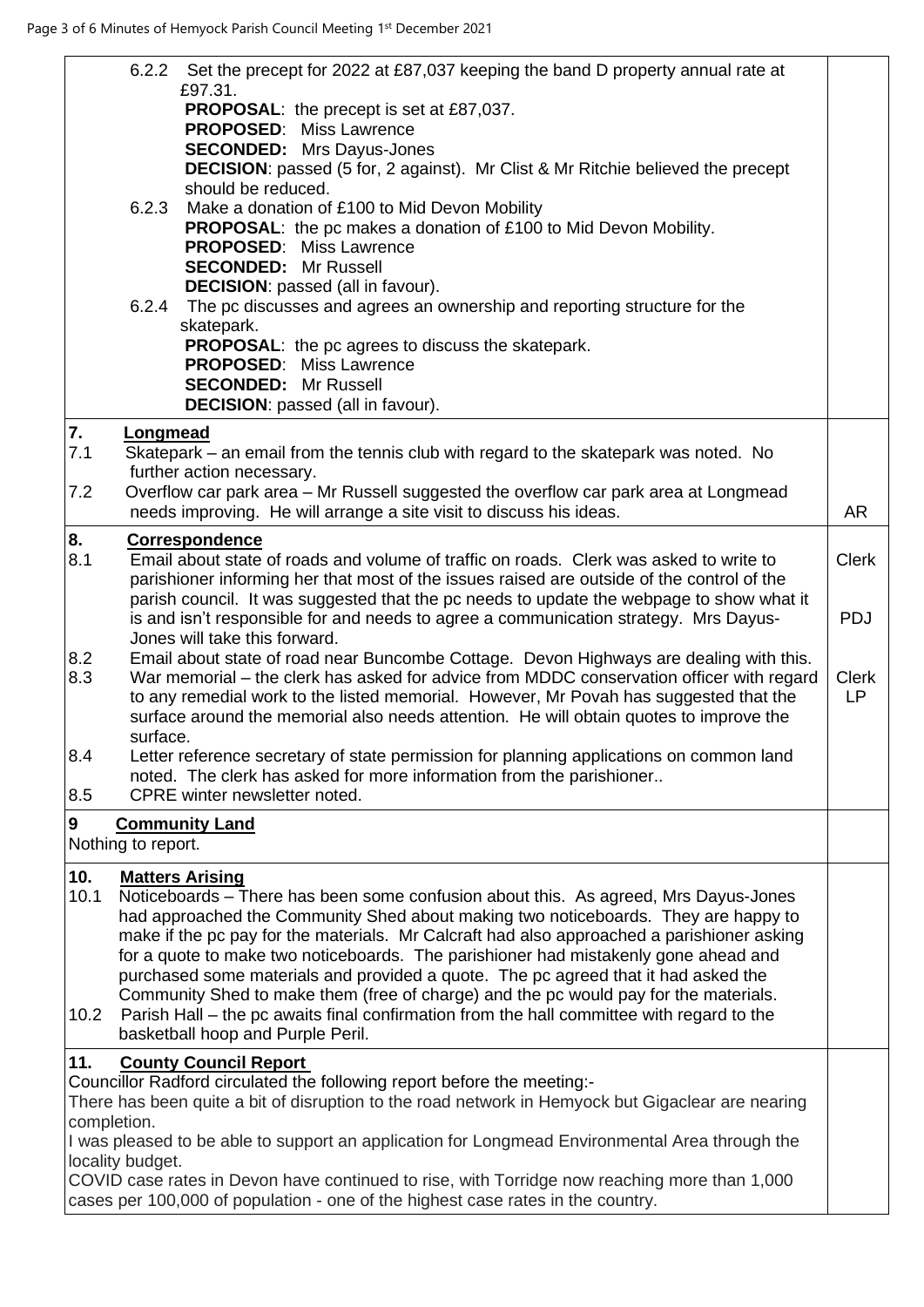Elsewhere in the county there are local pockets where case rates are rising significantly, with Devon's average rate overall still higher than the England average.

Employment levels are now higher than prior to the pandemic across Devon. The economy has however seen a decline in the levels of self-employed individuals, and the numbers of people on universal credit is higher currently than before the pandemic, suggesting that whilst we have strong employment, earnings are not keeping pace and we are starting to see rising numbers of working poor.

We are rapidly approaching the 'business end' of the financial year where month 6 and 7 figures show no slowdown in demand as we move into winter, not least where higher needs in education requirements are increasing pressures. Winter is the traditional time for a peak surge of demand on services across DCC, but frankly currently every day is 'winter' before we get to Christmas.

One of the key factors in setting our budget for the following year, as well as informing future years setting, is the settlement we receive from central Government. This is largely based on a formula which enables the DCC finance team to predict the amount we are likely to receive and set the budget, together with any additional support as 'one offs' e.g. Covid support money is temporary and not something we can depend on in future years. The settlement figure or at least a strong idea of the amount for DCC should be known at the back end of December, early January. A bit more levelling up here recognising deprivation in large parts of our largely rural county would be appreciated. Devon is not the land of milk and honey for many of our residents that many outside of the South West would think, not least in the amount per pupil our school pupils receive compared to other local authorities.

The various service areas are now putting to the finance team what they thing they will need for 2022/23 with plenty of opportunity for members to have a view on budget proposals culminating in rounds of scrutiny meetings at the end of January and final budget setting at Full Council on the 17<sup>th</sup> of February 2022 where we set the legally required balanced budget within the resources available to us. Ongoing pressures, largely as a result of the impact of the COVID-19 Pandemic, are likely to have a significant impact on DCC in the same way they are everywhere else in our society.

### **Retrofitting our estate**

Recently approved at cabinet a £3.3 million scheme that will cut carbon emissions and reduce energy use on our buildings in Exeter, Barnstaple, Tavistock and Honiton. Insulation will be improved and solar panels and air source heat pumps will be installed along with mechanical ventilation that recovers heat and LED lighting. Work will start this month and be completed in 2022.

### **Environment**

**Right Place Right Tree Guidance for Devon** This new guidance, which will help inspire and guide people in their woodland creation and tree planting ambitions, was launched at the DALC conference on 7th October. The guidance is being promoted as part of the Local Nature Partnership's 'Trees for Devon' initiative and has resulted from a funding partnership led by DCC with the Blackdown Hills AONB, East Devon AONB. The Woodland Trust and Forestry Commission have also been active members of the project steering group. The guidance highlights the many benefits of trees and the reasons why we need to increase woodland cover in Devon.

# **12. District Council Report**

Nothing to report.

## **13. Clerk Update**

13.1 General Data Protection Regulations – the clerk has recommended that the pc has a GDPR audit at a cost of £150 and appoints a Data Protection Officer at an annual cost of £150. **PROPOSAL**: the pc agrees to the GDPR audit and appointment of a DPO. **PROPOSED**: Mrs Dayus-Jones **SECONDED:** Mr Clist **DECISION**: passed. (all in favour).

### **14. Highways**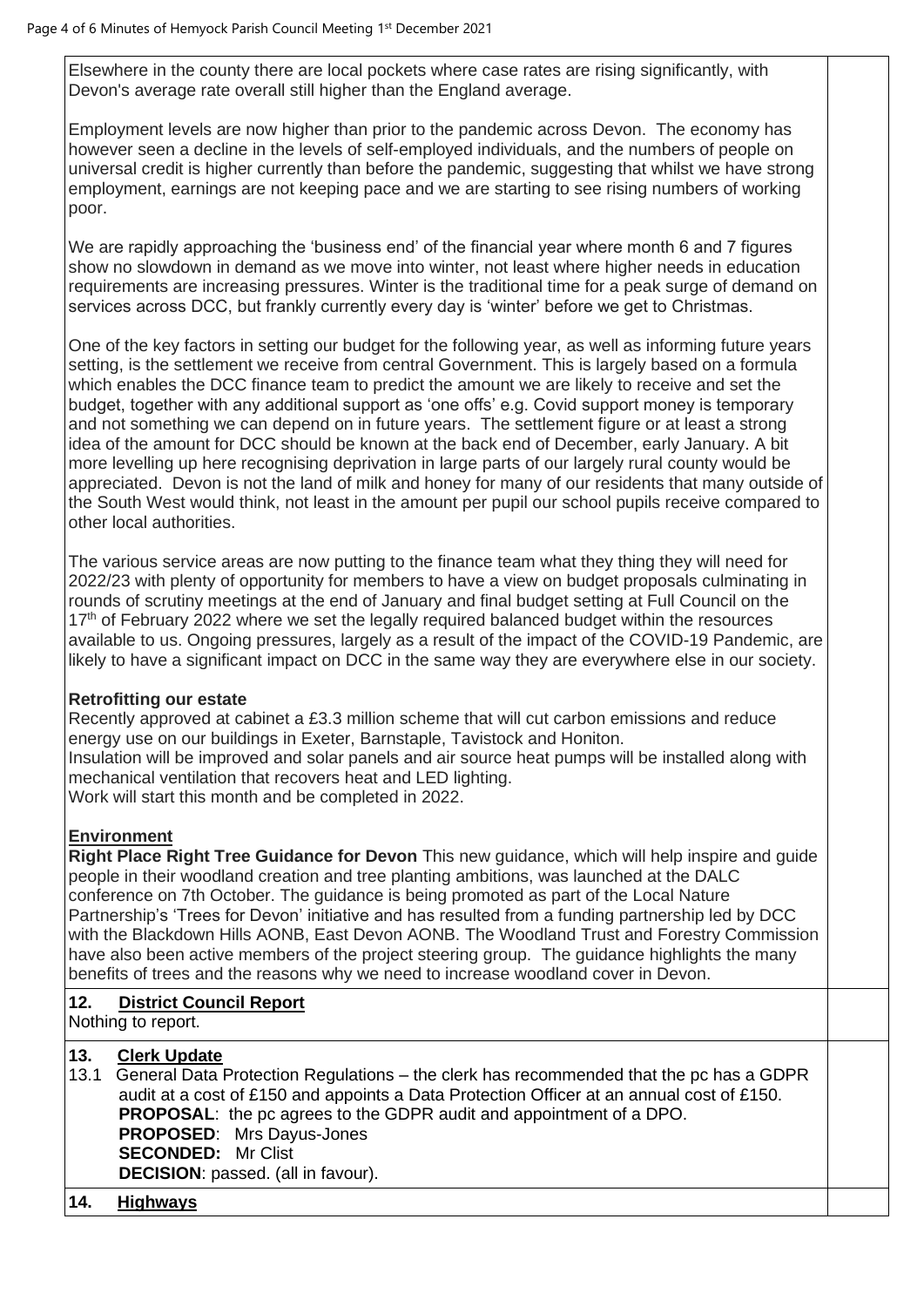| 14.1 Mr Povah will chase Highways for a date for repair of the bank between the church and the<br>castle.                                                                                                                                                                                                                                                                                                                                                                                                                                                                                                                                                                                                                                                                       | <b>LP</b>  |
|---------------------------------------------------------------------------------------------------------------------------------------------------------------------------------------------------------------------------------------------------------------------------------------------------------------------------------------------------------------------------------------------------------------------------------------------------------------------------------------------------------------------------------------------------------------------------------------------------------------------------------------------------------------------------------------------------------------------------------------------------------------------------------|------------|
| Mr Clist volunteered to join the Devon Countryside Access Forum. Mr Clist to check<br>14.2<br>eligibility and apply.                                                                                                                                                                                                                                                                                                                                                                                                                                                                                                                                                                                                                                                            | <b>SC</b>  |
| 15.<br><b>Cemetery</b><br>Nothing to report.                                                                                                                                                                                                                                                                                                                                                                                                                                                                                                                                                                                                                                                                                                                                    |            |
| 16.<br><b>Footpaths</b><br>The team of volunteers who walk the footpaths will be conducting their annual surveys shortly.                                                                                                                                                                                                                                                                                                                                                                                                                                                                                                                                                                                                                                                       |            |
| 17.<br><b>Commons Management Group</b><br>Hemyock Turbary ditch clearance – Mr Moon proposed that the pc clears a ditch to prevent<br>17.1<br>flooding of certain areas of the turbary and the creation of a circular walk.<br><b>PROPOSAL:</b> the pc agrees to the proposal.<br><b>PROPOSED: Mr Clist</b><br><b>SECONDED:</b> Mrs Dayus-Jones<br><b>DECISION:</b> passed. (all in favour).<br>Horse riding - over winter months. The clerk has obtained advice from Open Spaces with<br>17.2<br>regard to protecting the land over winter.<br>PROPOSAL: the pc agrees to erect signage asking horse riders not to gallop over the<br>turbary during the winter months.<br><b>PROPOSED: Mr Clist</b><br><b>SECONDED:</b> Mrs Dayus-Jones<br>DECISION: passed. (all in favour). |            |
| 18.<br><b>Village Maintenance</b><br>Nothing to report.                                                                                                                                                                                                                                                                                                                                                                                                                                                                                                                                                                                                                                                                                                                         |            |
| 19.<br><b>Garages Youth Project</b><br>Nothing to report.                                                                                                                                                                                                                                                                                                                                                                                                                                                                                                                                                                                                                                                                                                                       |            |
| 20.<br><b>Blackdown Hills Parish Network</b><br>Nothing to report.                                                                                                                                                                                                                                                                                                                                                                                                                                                                                                                                                                                                                                                                                                              |            |
| 21.<br><b>Blackdown Healthy Living &amp; Activities Centre</b><br>21.1<br>Crash Barrier. Nothing to report.<br>21.2<br><b>Tree Works</b><br><b>PROPOSAL:</b> the pc appoints Ashculme Tree Surgeons to attend to the trees at the<br>BHLAC.<br><b>PROPOSED:</b> Miss Lawrence<br><b>SECONDED:</b><br>Mr Clist<br><b>DECISION:</b> passed. (all in favour).                                                                                                                                                                                                                                                                                                                                                                                                                      |            |
| Sensory Garden - Miss Lawrence asked that the pc agrees in principle to the BHLAC<br>21.3<br>creating a sensory garden at the centre.<br>PROPOSAL: the pc agrees in principle to the creation of a sensory garden.<br><b>PROPOSED: Miss Lawrence</b><br><b>SECONDED:</b> Mr Doble<br><b>DECISION:</b> passed. (all in favour).<br>Mrs Dayus-Jones reported that she was unable to heat the rooms to the desired<br>21.4<br>temperature and that the heating was having to be run overnight. The solar venting system<br>was circulating cold air which was adding to the problems. She will refer back to NuVision,                                                                                                                                                             | <b>PDJ</b> |
| the installers, for advice.<br>22.<br><b>Asset Management</b><br>Nothing to report.                                                                                                                                                                                                                                                                                                                                                                                                                                                                                                                                                                                                                                                                                             |            |
| 23.<br>Items raised by chairman<br>23.1<br>To consider adopting a new working practice to include sending an update report to accompany<br>the agenda.<br><b>PROPOSAL:</b> the pc adopts a new working practice to include sending an update report to<br>accompany the agenda.<br>PROPOSED: Mr Doble<br><b>SECONDED:</b> Miss Lawrence                                                                                                                                                                                                                                                                                                                                                                                                                                         |            |